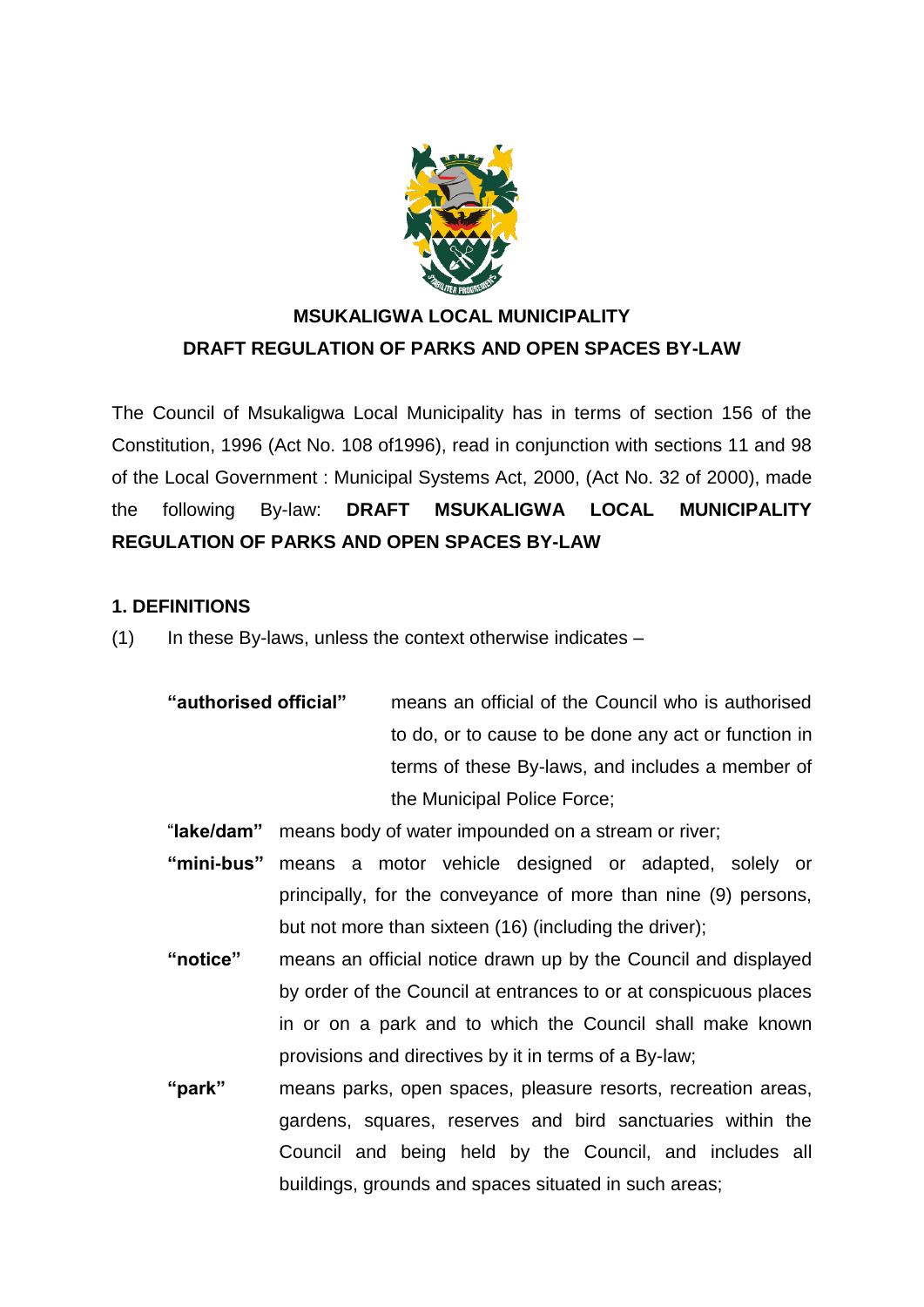**"passenger bus"** means a motor vehicle designed or adapted for the conveyance of more than sixteen (16) persons (including the driver);

**"public holidays"** means all holidays, declared as public holidays.

- **"refundable deposit"** means the deposit mentioned in the tariff, determined by the Council from time to time and which shall be refunded, on demand, provided, that no damage has been caused to any facility of the Council, its environment or the recreation grounds during the period within which the facilities, environment, or recreation grounds are used;
- **"swim"** means the entering into the water for the purpose of swimming, or to windsurf or participate in other similar water activity or the accidental contact with the water while participating in such water sport:
- **"motor cycle"** means a motor vehicle which has two (2) wheels and includes any such vehicle having a side-car attached;
- **"motor quadracycle"** means a motor vehicle other than a tractor, which has four (4) wheels and which is designed to be driven by the type of controls usually fitted to a motor cycle;
- **"motor tricycle"** means a motor vehicle, other than a motor cycle or tractor which has three (3) wheels and which is designed to be driven by the type of controls usually fitted to a motor cycle;
- **"motor vehicle"** means any self-propelled vehicle and includes
	- (a) a trailer; and
	- (b) a vehicle having pedals and an engine or an electric motor and an internal part thereof or attached thereto and which is designed or adapted to be propelled by means of such pedals, engine or motor, or both such pedals and engine or motor, but does not include –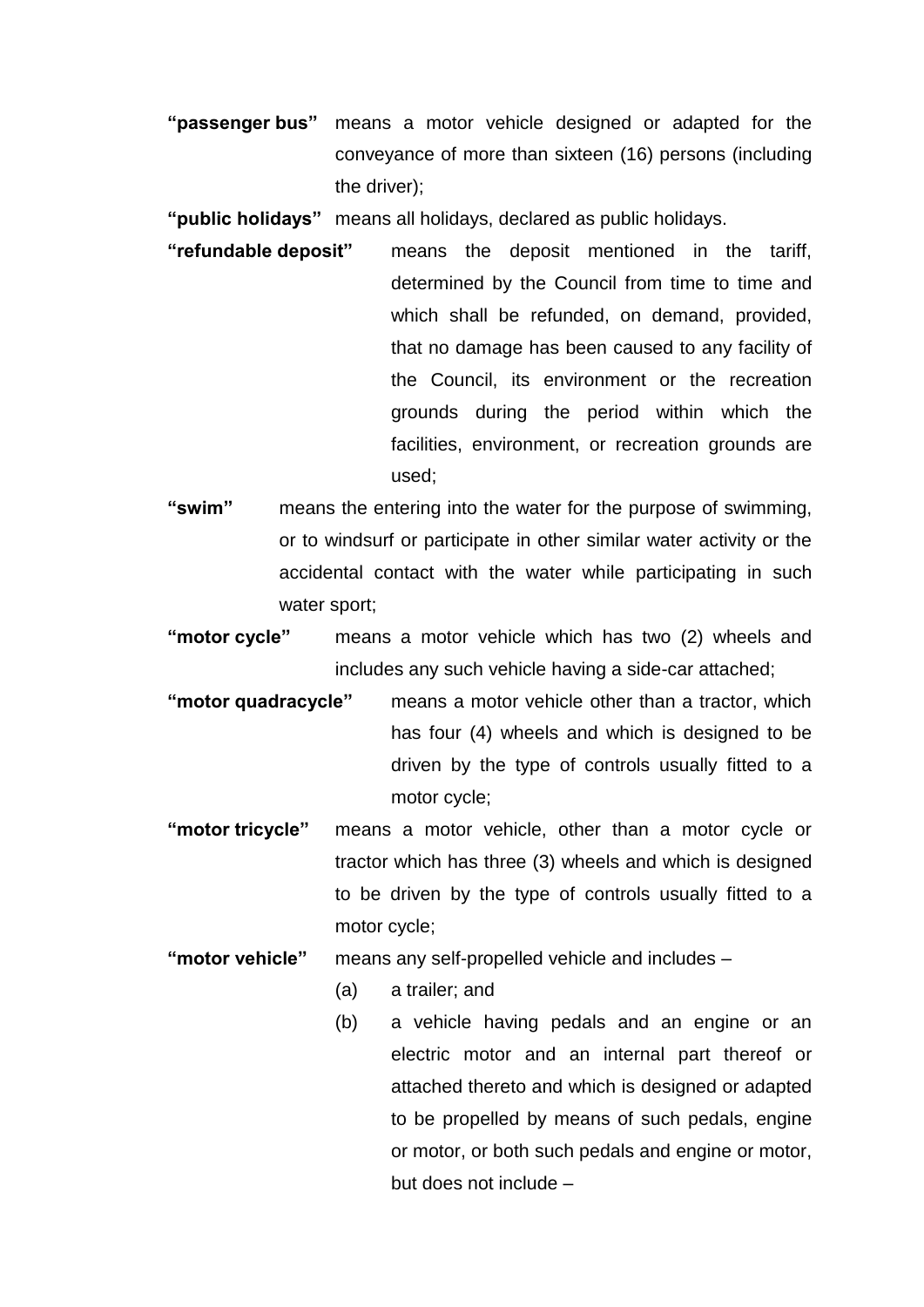- (i) any vehicle propelled by electrical power derived from storage batteries and which is controlled by a pedestrian; or
- (ii) any vehicle with a mass not exceeding 230 kilograms and specially designed and constructed and not merely adapted for the use of any person suffering from some physical defect or disability and used solely by such person.
- (2) Words applying to any individual shall include persons, companies and corporations, and the masculine gender shall include females as well as males, and the singular number shall include the plural and *vice versa*.

## **2. CONTROL OF PARKS**

All land laid out or which may hereinafter be laid out or proclaimed as public parks, within the Council shall, be maintained and used solely for the purpose for which it was laid out or otherwise reserved.

## **3. ENTRANCE TO A PARK**

- (1) No person shall be present in a park outside the hours indicated on a notice at or within the vicinity of the park.
- (2) No person shall enter or leave a park except through the gates provided for that purpose.
- (3) No person shall on any day on which an entrance fee is charged enter the park unless he has paid the entrance fees determined by the Council.
- (4) Any person being present in the park shall on the request of an authorised official produce proof of payment of the entrance fee if such entrance fee applies.
- (5) The Council may suspend the payment of entrance fees on any specific day whereon a public function is being held.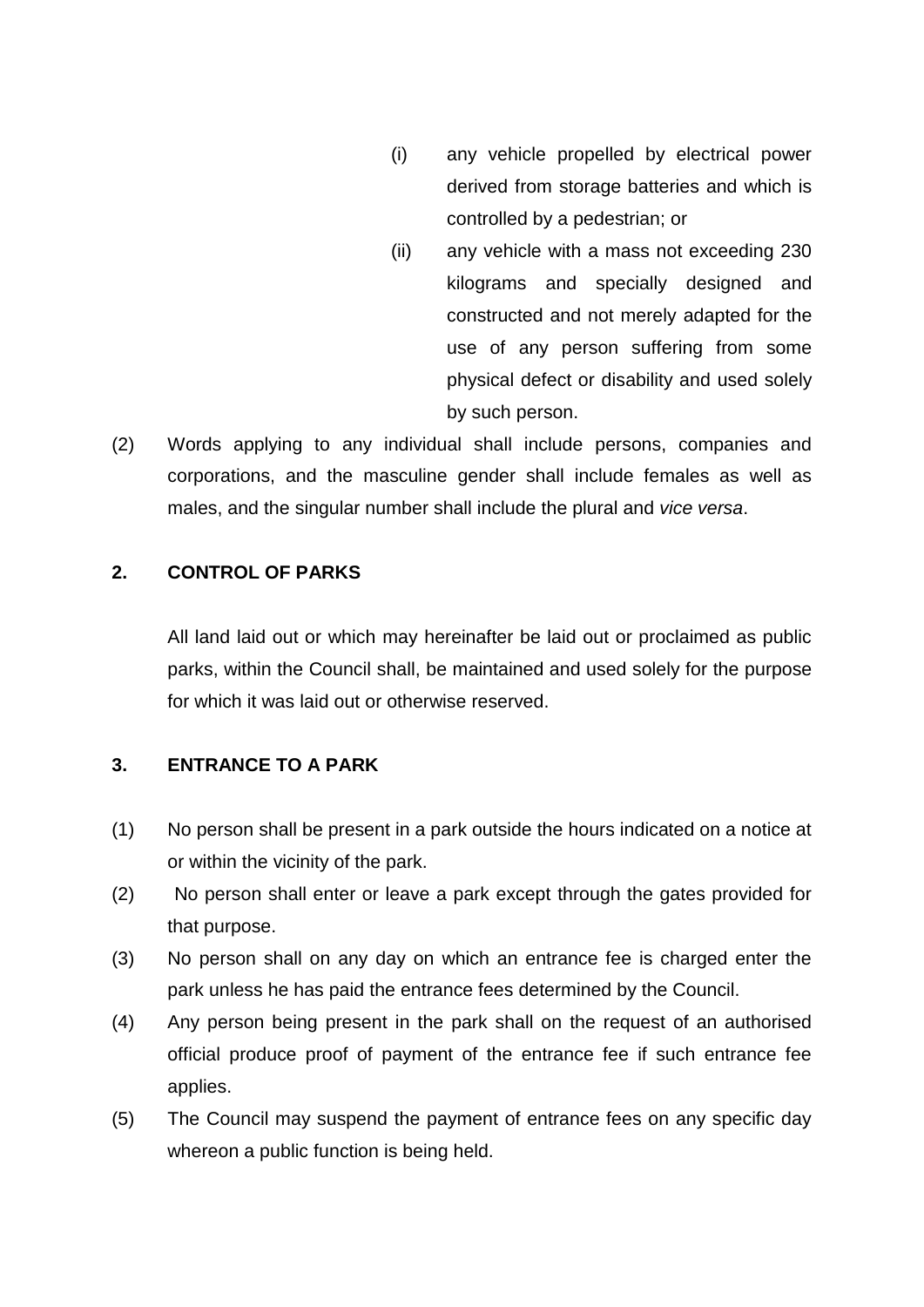(6) The Council may suspend the payment of an entrance fee on any specific day or days as it may deem fit.

#### **4. PERSONAL BEHAVIOUR**

- (1) In keeping with Chapter 2 of the Bill of Rights of the Constitution of the Republic of South Africa, 1996, no person shall -
	- (a) fire any fire-arm or pellet gun, discharge any firework, catapult or sling, throw any stone, stick or other missile, use any squirt, syringe or other instrument, or do anything which may endanger or be deemed a nuisance, objectionable or an annoyance to the public;
	- (b) brawl, fight, use profane, indecent or improper language, be intoxicated, bet, gamble, beg, lie on any seat or behave in an indecent or offensive manner, or commit any nuisance or stay in a park overnight;
	- (c) use, intrude upon or attempt to intrude upon any water closet, urinal or other place of convenience provided for the opposite sex;
	- (d) deliver, utter or read aloud any public speech, prayer, book or address of any kind, or sing any song or hold or take part in any public meeting or assemblage, except with the prior written consent of the Council;
	- (e) contrary to a prohibitory notice, prohibiting smoking exhibited on a conspicuous place at or near the entrance of any place or building on a square or other open space, park or other enclosed space, smoke in such place or building;
	- (f) obstruct, disturb, interrupt or annoy any person in the proper use of any park;
	- (g) refuse to leave any park or any other enclosed space at, or after the time of closing the gates, when requested to do so by any authorised officer of the Council, or unlawfully remain therein after the gates or fences or railings have been closed, or enter or leave other than through one of the authorised means of ingress or egress;
	- (h) refuse to give his or her name and address when asked to do so by a duly authorised officer of the Council during his or her presence in a park;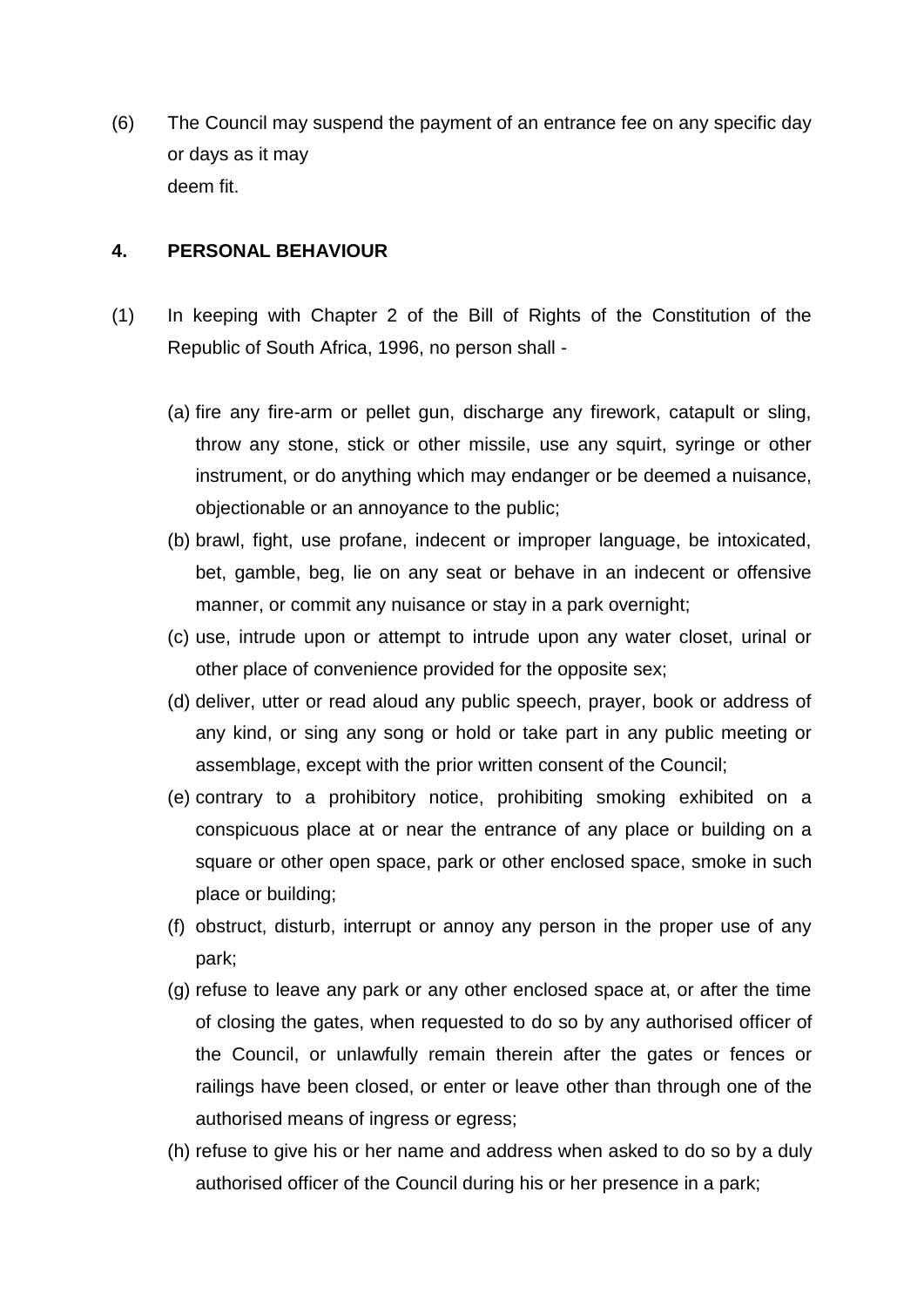(i) make a nuisance of himself by the consumption of alcohol or other intoxicating substance to any other users of a park.

#### **5. DAMAGE**

- (1) No person shall
	- (a) remove, mark, damage any fountain, statue, monument, bust, post, chain, railing, fence, seat barrier, gate lamp post, notice board or plate, watch box, house, building, shed, urinal, water closet, flag or other matter or thing, or deface or disfigure the same by pasting or affixing in any way any bills, placard or notice, or by cutting, writing, stamping, printing, drawing, or marking thereon;
	- (b) cut, remove, dig up, fell, burn, pluck, break, climb up or upon or cause damage to timber or to any tree, shrub, brushwood, fencing post, pole, fern, turf, grass, fruit, flower or plant;
	- (c) take, dig, cut, break, damage or remove any gravel, sand, sod, clay, mould, soil, water or other substance;
	- (d) light any fire, except at braai facilities, or burn or do any act, which may cause any timber, brushwood, plant, paper, rubbish or other substance to burn;
	- (e) go into, or attempt to go into any enclosed place, plantation or garden or any temporary enclosure, or walk on any flowerbed or any grass plots, on which walking may be prohibited;
	- (f) commit any encroachment or make or attempt to make any encroachment;
	- (g) erect or place any post, railing, fence, pole, peg, spike, tent, booth, screen, stand, swing or other building, erection or obstruction of any kind whatsoever without the consent of the Council in writing;
	- (h) deposit or leave any refuse, rubbish, paper, dead or other matter or thing in the park, other than in the place provided for such matter;
	- (i) wash clothes or other things in any pond, fountain or ornamental water feature, stream, river or otherwise pollute any water therein;
	- (j) bathe in any pond, fountain, lake, stream, river or ornamental water feature.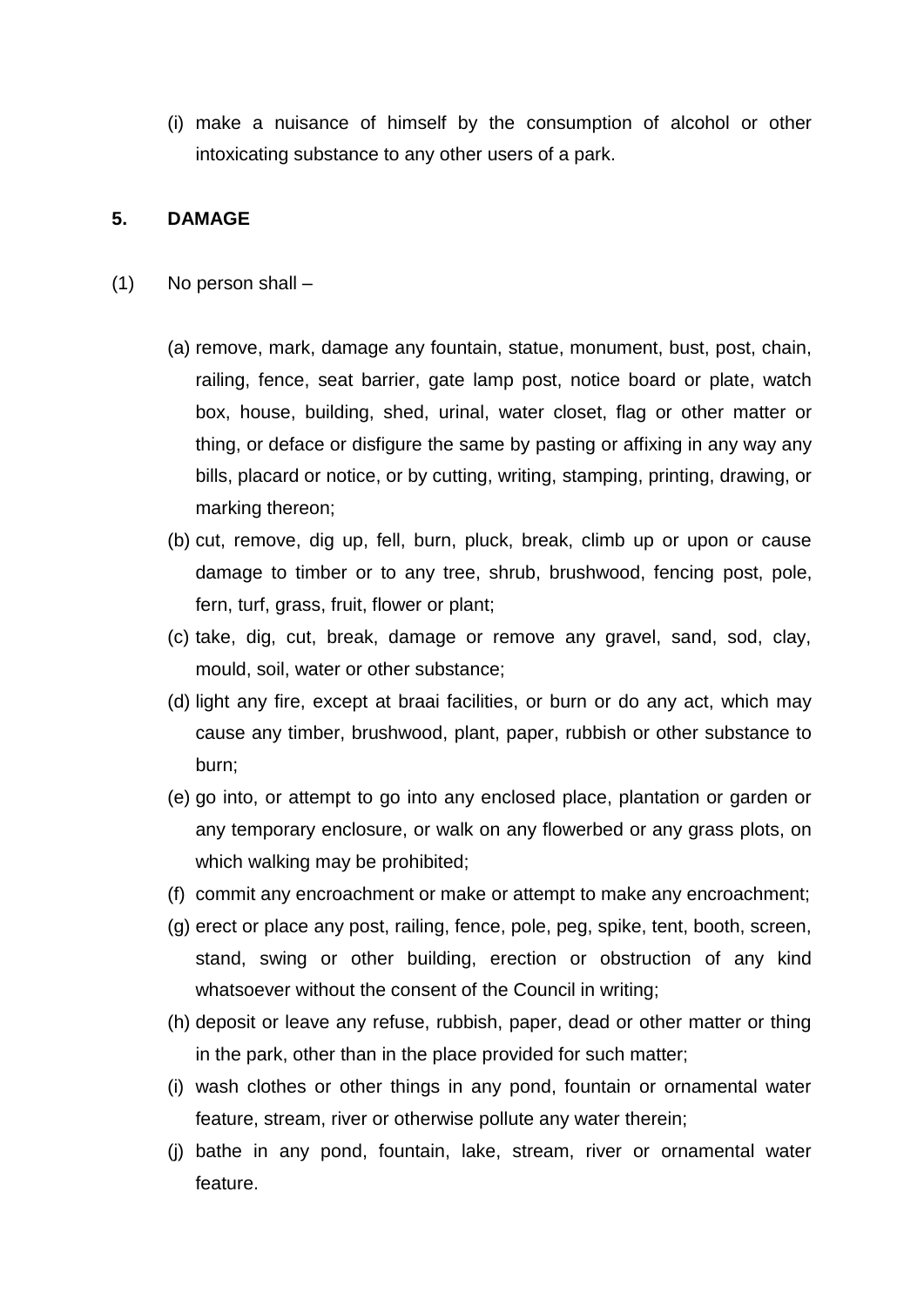#### **6. ENTERTAINMENT**

- (1) No person shall
	- (a) sell or offer or expose for sale or hire any commodity or article or distribute any pamphlet, book, handbill, or other printed or written matter without prior written consent of the Council;
	- (b) play or make preparations to play cricket, football, or any other game, except on the allocated places and at the time set apart for such games by the Council;
	- (c) use the entertainment apparatus such as swings, round-a-bouts, seesaws, slides or any other apparatus in a park, which has been supplied for the entertainment of children if he or she is over the age of sixteen (16) years;
	- (d) play or make sounds on any musical instrument, except with the prior written consent of the Council.

#### **7. ANIMALS**

- (1) No person shall
	- (a) take any dog into or have any dog or other animal in any park or other enclosed public place in contravention of a notice exhibited in such park, or other enclosed public place;
	- (b) bathe or wash any dog or other animal, or allow any dog or other animal to be in any pond, fountain, stream or river or ornamental water feature;
	- (c) catch or snare birds or lay or place any net, snare or trap for the catching of birds without a permit and the written consent of the Council;
	- (d) take birds' eggs or nests, or shoot or chase or attempt to shoot any bird or animal, or throw any stone or stick or other missile, with intent to injure or catch any bird or animal, or in any way interfere with any fish, water-fowl or other animal;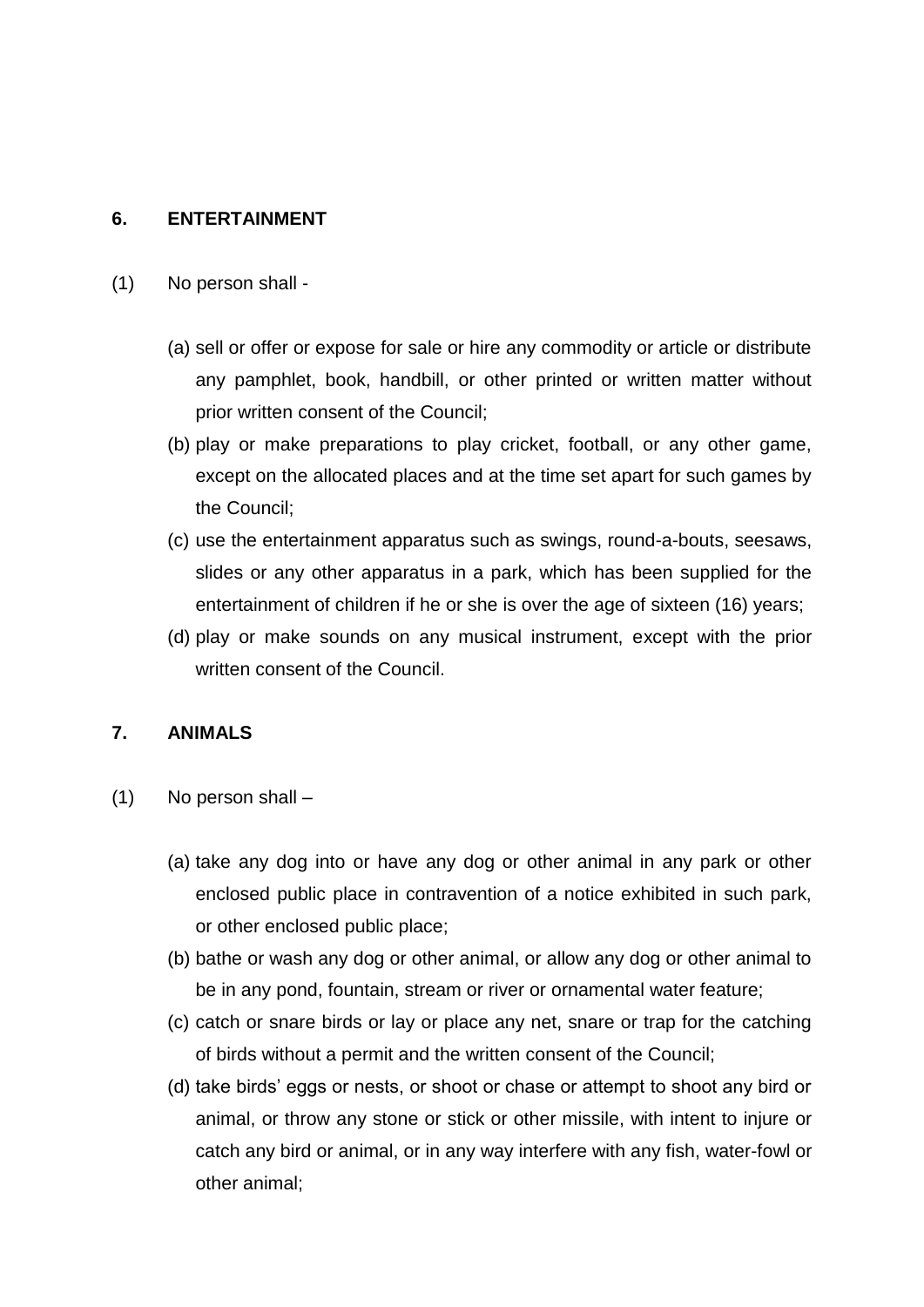- (e) bring into a park or ride in a park on a horse, mule, donkey or any other farm animal except with prior written permission of the Municipality which written permission shall be produced on request by any authorised official.
- (2) In any park where dogs are allowed, such dogs should be kept on leashes.
- (3) The owner of a dog or other animal or the person who has a dog or other animal in his custody or under his supervision shall take care that such a dog or other animal does not attack or terrify any person, animal or bird in a park without reasonable cause.
- (4) Except in the event of a blind person being led by a guide dog, any person in charge of a dog in a park, shall remove any faeces left by such dog.
- (5) The Council may impound any dog or other animal found wandering at large and uncontrolled in a park.

## **8. VEHICLES**

- (1) No person shall
	- (a) drive, draw or propel any cycle, or vehicle other than a wheeled chair, or a perambulator drawn or propelled by hand and used solely for the conveyance of a child or children or invalid, in any park, except in the places and at the times which shall be defined by the Council's By-laws or by notices affixed or set up at or near the entrance to any such park;
	- (b) drive any motor cycle, motor quadracycle, motor tricycle or motor vehicle, that may be set aside by notice at a specific rate;
	- (c) draw, propel, stand or place any wheeled motor vehicle, motor cycle or cycle or any machine whatsoever upon any part of a flower-bed or lawn;
	- (d) use any part of any park for the cleaning of any motor cycle, motor quadracycle, motor tricycle or motor vehicle, clothes or other articles;
	- (e) carry out repairs or maintenance to any motor vehicle in a park or other area;
	- (f) park a motor vehicle or motor cycle, motor quadracycle or motor tricycle in a park at any other place than at the parking areas specially set aside for motor vehicles;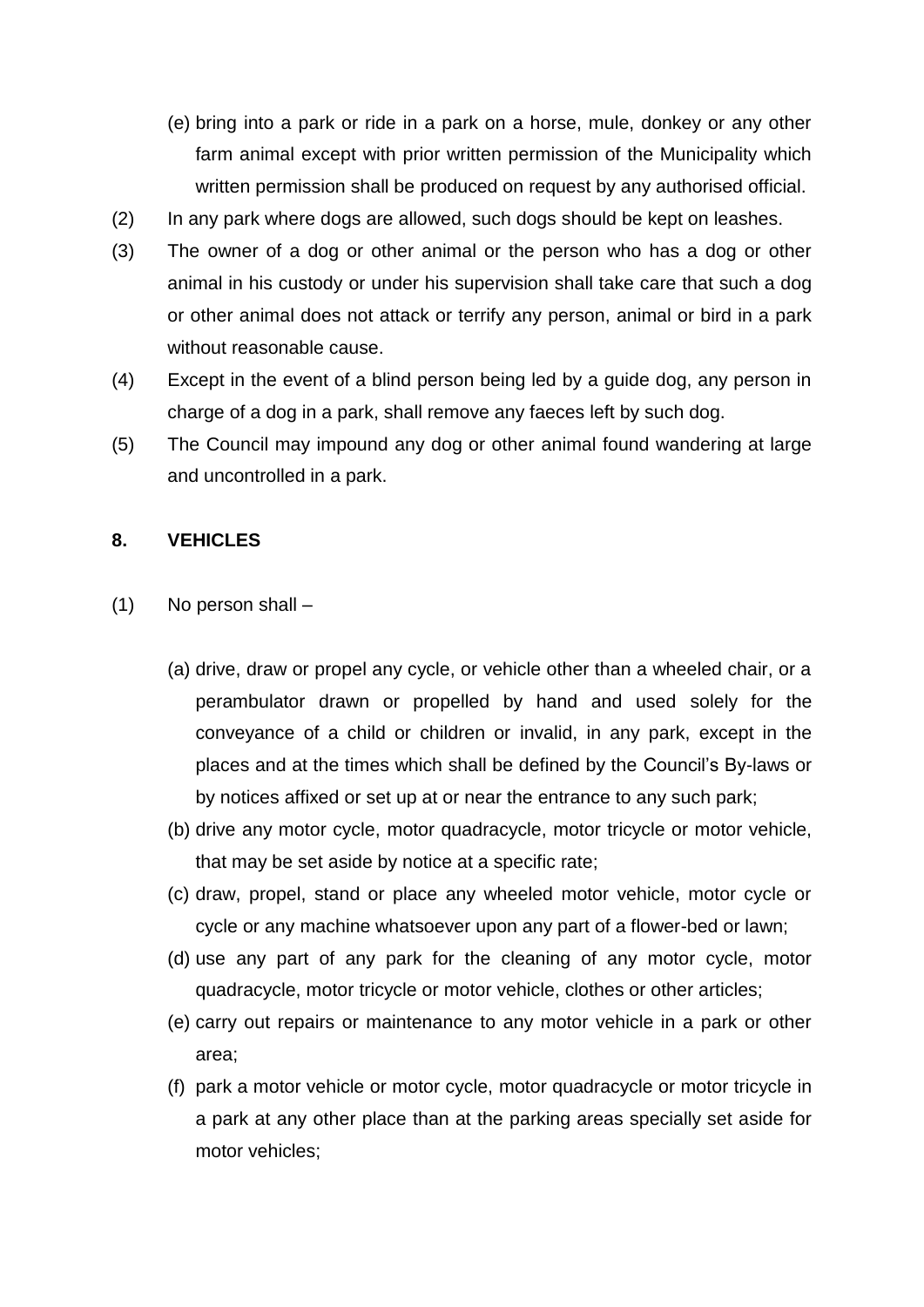- (g) drive any motor cycle, motor quadracycle, motor tricycle or motor vehicle, in a park while he is under the influence of alcohol or any other drug.
- (2) The Council reserves the right to permanently or temporarily close any road or walkway in a park.

## **9. TRADING**

- (1) No refreshments or drinks shall be hawked or offered for sale in a park except in the rooms, buildings and places assigned by the Council and by persons or bodies properly authorised thereto by the Council.
- (2) No peddler or street vendor shall be allowed to trade in a park without prior written permission from the Council.
- (3) No person shall beg in a park.
- (4) No person shall gamble, participate or present gambling or games of chance in a park.

# **10. MEETINGS AND ORCHESTRAL PERFORMANCES**

(1) No person shall –

(a) present or participate in an orchestral performance in a park without the written permission of the Council and on such conditions as it may determine; (b) present or participate in a sermon, lecture, public discussion or a meeting without the written permission of the Council.

#### **11. CAMPING**

No person shall camp in a park or erect any structure without the permission of the Council in terms of its tariffs.

#### **12. LAKE AND DAM WATERS**

(1) No person shall –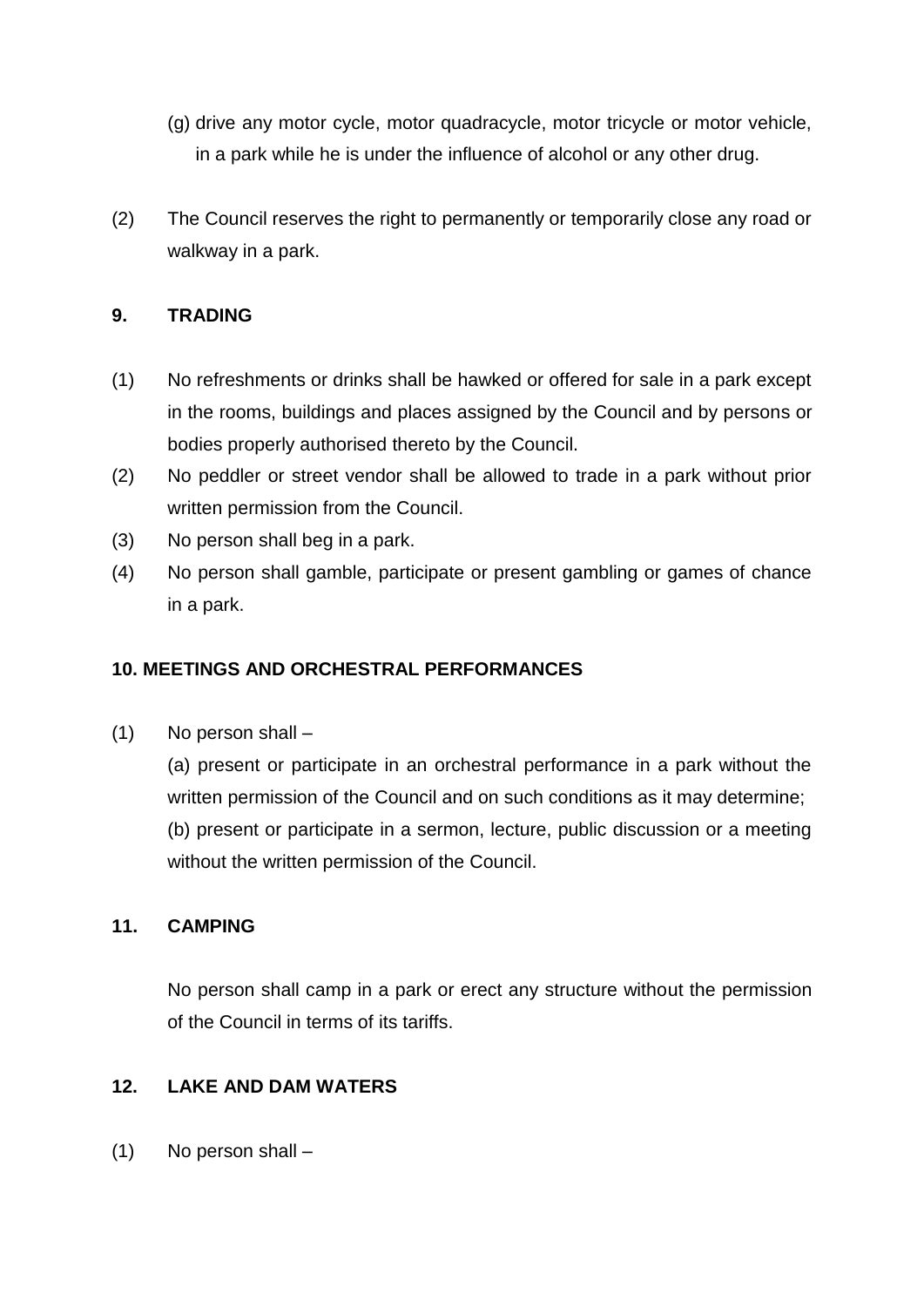- (a) swim in a lake, dam, stream or river except with the permission of the Council on special occasions, nor shall he wash himself, his clothes or any other item in a lake, dam, stream or river;
- (b) launch a boat, canoe, raft or any other floating object, irrespective of its propulsion mechanism, onto a lake or dam except from those sections of a lake shore specifically set apart by the Council for that purpose in consultation with existing aquatic clubs;
- (2) The use of a lake or dam surface shall be subject to such conditions as the Council or the bodies to whom the Council relinquished the control determines.

#### **13. ANGLING**

- (1) No person shall
	- (a) angle without a legal permit to angle;
	- (b) angle in a lake or dam except from such portions of the lake shore that the Council from time to time specifically sets aside for the purpose;
	- (c) angle in a lake or dam before or after times specified by the Council.
- (2) The Council reserves the right to temporarily close the angling areas or any part thereof at its own discretion.
- (3) The Council reserves the right to delegate the control of angling to a third party at its discretion.

# **14. CLOSING OF PARKS TO THE PUBLIC**

- (1) The Council reserves the right to close a park or part thereof or to limit the use thereof to a particular group or organisation temporarily or permanently.
- (2) The Council shall, by notices posted at or near the entrance gates, indicate the hours during which any park or enclosed space is closed to the public and may, for any special purpose close any park or closed space, or any part thereof, or any building therein, to the public for such time as it may from time to time consider necessary or expedient.